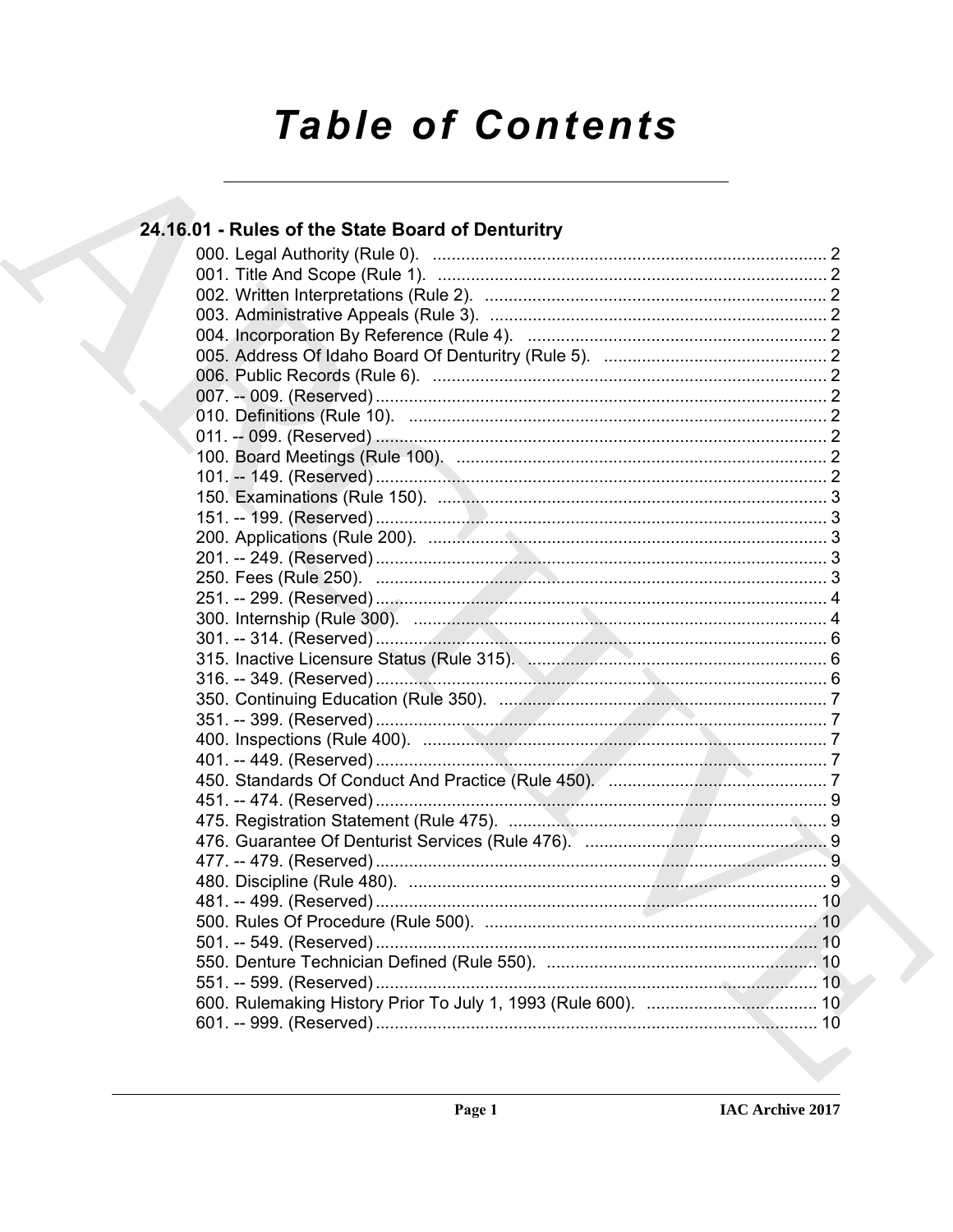#### **IDAPA 24 TITLE 16 CHAPTER 01**

#### **24.16.01 - RULES OF THE STATE BOARD OF DENTURITRY**

#### <span id="page-1-1"></span><span id="page-1-0"></span>**000. LEGAL AUTHORITY (RULE 0).**

In accordance with Section 54-3309, Idaho Code, the State Board of Denturitry shall promulgate rules which implement the provisions of Chapter 33, Title 54, Idaho Code. (7-1-93)

#### <span id="page-1-2"></span>**001. TITLE AND SCOPE (RULE 1).**

These rules shall be cited as IDAPA 24.16.01, "Rules of the State Board of Denturitry." (7-1-93)

#### <span id="page-1-3"></span>**002. WRITTEN INTERPRETATIONS (RULE 2).**

The Board may have written statements that pertain to the interpretation of the rules of this chapter. Such interpretations, if any, are available for public inspection and copying at cost in the main office of the Bureau of Occupational Licenses.

#### <span id="page-1-4"></span>**003. ADMINISTRATIVE APPEALS (RULE 3).**

Administrative Appeals shall be governed by the Administrative Procedure Act, Title 67, Chapter 52, Idaho Code.  $(4-2-03)$ 

<span id="page-1-5"></span>**004. INCORPORATION BY REFERENCE (RULE 4).**

These rules do not incorporate by reference any document other than those sections of Idaho Code so referenced.  $(4-2-03)$ 

#### <span id="page-1-6"></span>**005. ADDRESS OF IDAHO BOARD OF DENTURITRY (RULE 5).**

**[CH](mailto:den@ibol.idaho.gov)APTER 01**<br> **CHARCHIVE CHAPTER ORTO OF DENTURITRY**<br> **CHARCHIVE CHAPTER SORRO OF DENTURITRY**<br> **CHARCHIVE CHAPTER (ARCHIVE CHAPTER CHAPTER SORRO CHAPTER)**<br> **CHARCHIVE CHAPTER SORRO CONFIGUER 11.**<br> **CHARCHIVE CHAPTER SORRO** The office of the Board of Denturitry is located within the Bureau of Occupational Licenses, 700 W. State Street, Boise, Idaho 83702. The Bureau is open between the hours of 8:00 a.m. and 5:00 p.m. each day except Saturdays, Sundays and holidays. The telephone number of the Board is (208) 334-3233. The Board's fax number is (208) 334- 3945. The Board's e-mail address is  $den(\partial_i bol.idho.gov)$ . The Board's official website is http://www.ibol.idaho.gov.  $(3-29-10)$ 

#### <span id="page-1-7"></span>**006. PUBLIC RECORDS (RULE 6).**

The records associated with the Board of Denturitry are subject to the provisions of the Idaho Public Records Act, Title 74, Chapter 1, Idaho Code. (4-2-03)

#### <span id="page-1-8"></span>**007. -- 009. (RESERVED)**

#### <span id="page-1-9"></span>**010. DEFINITIONS (RULE 10).**

<span id="page-1-18"></span><span id="page-1-17"></span><span id="page-1-16"></span><span id="page-1-15"></span>**01. Board**. The State Board of Denturitry, as prescribed in Section 54-3303(a), Idaho Code. (7-1-93)

**02. Denturist Services**. For purposes of the unconditional ninety (90) day guarantee prescribed in Section 54-3320(c), Idaho Code, denturist services include any and all prosthetic dental appliances and materials and/ or services related to the furnishing or supplying of such a denture, including prepatory work, construction, fitting, furnishing, supplying, altering, repairing or reproducing any prosthetic dental appliance or device. (7 furnishing, supplying, altering, repairing or reproducing any prosthetic dental appliance or device.

**03.** Bureau. The Bureau of Occupational Licenses as prescribed in Sections 54-3309 and 67-2602, Idaho Code. (4-2-03) Idaho Code. (4-2-03)

#### <span id="page-1-10"></span>**011. -- 099. (RESERVED)**

#### <span id="page-1-14"></span><span id="page-1-13"></span><span id="page-1-11"></span>**100. BOARD MEETINGS (RULE 100).**

The Board shall meet at least annually and at such other times as may be determined by the chairman or by written request of two (2) members of the Board. (3-29-17) request of two  $(2)$  members of the Board.

#### <span id="page-1-12"></span>**101. -- 149. (RESERVED)**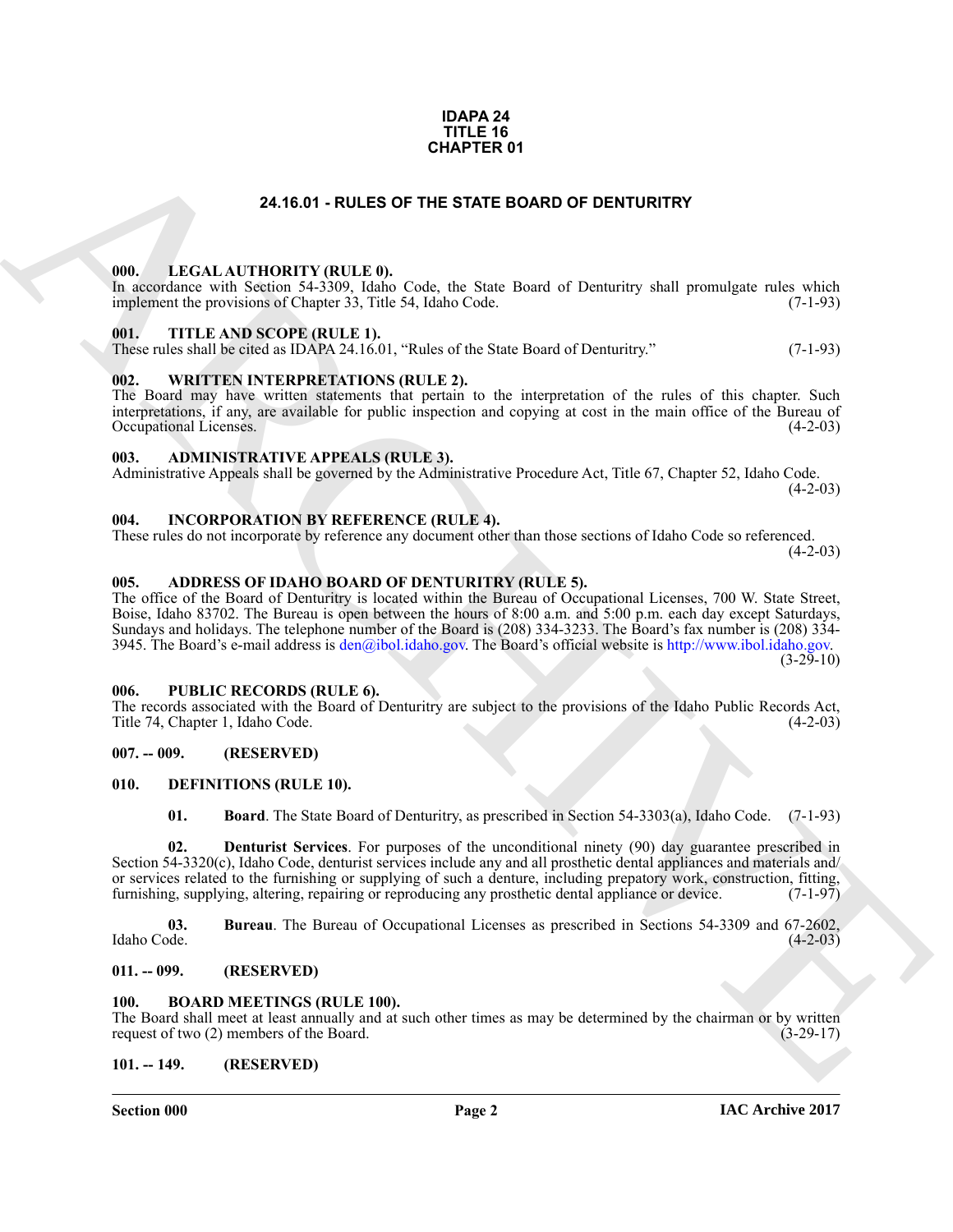#### <span id="page-2-9"></span><span id="page-2-0"></span>**150. EXAMINATIONS (RULE 150).**

<span id="page-2-11"></span>**01. Date of Licensure Examination**. The licensure examination will be held no less than two (2) times per year at such times and places as may be determined by the Board. (3-29-17)

<span id="page-2-10"></span>**02. Content**. Examinations shall include both a written theory examination and a practical demonstration of skills. (4-2-03)

**03.** Grading. An applicant must obtain a score of seventy-five percent (75%) or better on each part of ination in order to pass the examination. (4-2-03) the examination in order to pass the examination.

#### <span id="page-2-13"></span><span id="page-2-12"></span>**04. Re-Examination**. (4-2-03)

**a.** Applicants who fail either part or all of the examination shall be required to make application and equired fees prior to being eligible to retake the failed part of the examination. (4-2-03) pay the required fees prior to being eligible to retake the failed part of the examination.

**b.** Applicants failing either part or all of the examination on the first attempt will not be required to complete any additional instruction prior to being eligible to make application and retake the examination. (4-2-03)

**c.** Applicants failing either part or all of the examination on a second attempt and all subsequent attempts shall not be eligible to make application and retake the examination within one (1) year of the date of the examination failure The Board may recommend additional course work or clinical work for any applicant who has failed an examination two (2) or more times. failed an examination two  $(2)$  or more times.

#### <span id="page-2-5"></span><span id="page-2-1"></span>**151. -- 199. (RESERVED)**

#### <span id="page-2-2"></span>**200. APPLICATIONS (RULE 200).**

<span id="page-2-7"></span><span id="page-2-6"></span>**01. Application Filing Date**. Licensure applications must be received in the Bureau of Occupational Licenses at least seven (7) business days prior to the next scheduled meeting of the Board. Applications received after that date may be held over for the Board's next meeting. (3-29-17) that date may be held over for the Board's next meeting.

Bureau of Occupational Licensies<br>
150. EXAMA MION ROSE of the State Board of Deminutes<br>
150. Example of Licensies Example Significations The Licensies of the Side Board of Deminutes<br>
150. Contrast Example Significations T **02. Application Form for Licensure**. Applications for licensure shall be made on forms approved by the Board and furnished by the Bureau of Occupational Licenses and shall include all other documents necessary to establish the applicant meets the requirements for licensure except examination and is eligible to take the licensure examination. (7-1-93)  $\alpha$  examination. (7-1-93)

**03. Application Must Be Complete**. All applications must be complete in every respect and accompanied by the appropriate fees before being considered received by the Bureau of Occupational Licenses. (7-1-93)

#### <span id="page-2-8"></span>**04. Authorization for Examination**. (3-29-17)

**a.** After the Board evaluates the applicant's qualifications to take the examination the applicant shall ed in writing of the approval or denial, and, if denied, the reason for the denial.  $(3-29-17)$ be notified in writing of the approval or denial, and, if denied, the reason for the denial.

**b.** At the time the Board approves an applicant to take the examination the Board shall set the date and location(s) of the next examination if it has not already been set. Approved applicants shall be notified of the date and location(s) of the next examination.  $(3-29-17)$  $location(s)$  of the next examination.

#### <span id="page-2-3"></span>**201. -- 249. (RESERVED)**

<span id="page-2-15"></span><span id="page-2-14"></span>**250. FEES (RULE 250).**

<span id="page-2-4"></span>

| 23V. I | FEES (KULE 250).                                     |            |
|--------|------------------------------------------------------|------------|
|        | The following fees are established by the Board:     | $(7-1-93)$ |
|        | License Application and Exam and Re-Examination Fee. | $(4-2-03)$ |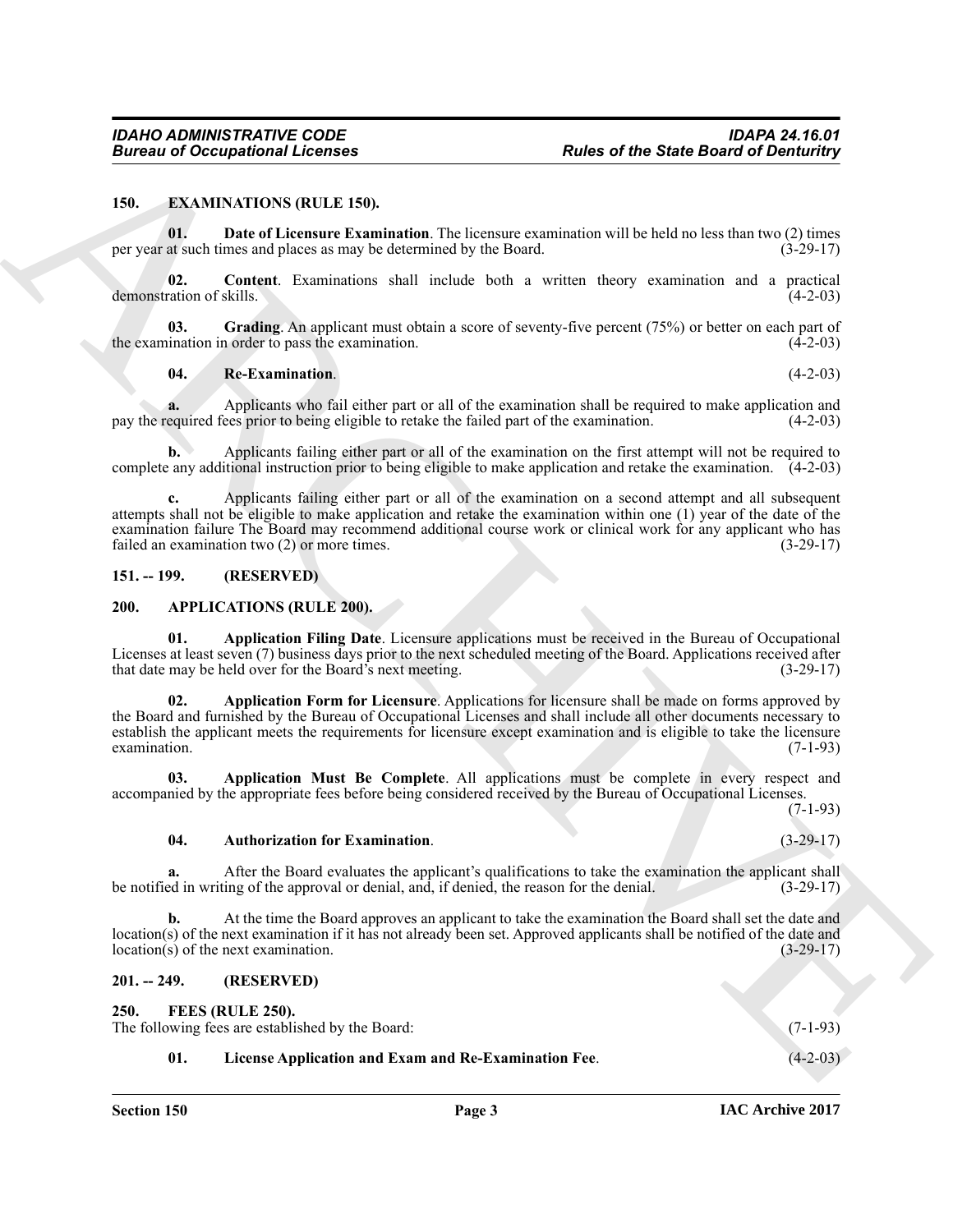<span id="page-3-7"></span><span id="page-3-6"></span><span id="page-3-5"></span><span id="page-3-4"></span><span id="page-3-3"></span><span id="page-3-2"></span><span id="page-3-1"></span><span id="page-3-0"></span>**Electric process control of the State Board of Deministry (1)**<br> **A**<br> **Electric projection and securities of the electric due to the United State Board of Deministry<br>
(3) <b>Electric projection and Permit Re-Lines applicati a.** License application and examination fee -- three hundred dollars (\$300). (7-1-93) **b.** License application and re-examination fee -- three hundred dollars (\$300). (4-2-03) **02. Intern Application and Permit Fee**. Intern application and permit fee -- three hundred dollars (\$300). (7-1-93) **03.** Initial License Fee. Initial license fee -- three hundred dollars (\$300). (7-1-93) **04.** Annual Renewal Fee. Annual renewal fee -- seven hundred fifty dollars (\$750). The annual renewal fee must be accompanied with certification of the applicant having met the required continued education set forth in Section 54-3313, Idaho Code, and Section 350. (3-21-12) forth in Section 54-3313, Idaho Code, and Section 350. **05. Inactive License Fee**. The fee for a renewal of an inactive license shall be fifty dollars (\$50).  $(3-10-00)$ **251. -- 299. (RESERVED) 300. INTERNSHIP (RULE 300). 01. Requirements and Conditions for Internship**. (3-10-00) **a.** To be eligible for internship the applicant must have completed:  $(3-10-00)$ i. The educational requirements set forth in Section 54-3310(b), Idaho Code; or (3-10-00) ii. Have denturitry experience of three (3) years within the five (5) years immediately preceding application. (3-10-00) application. (3-10-00) **b.** Where an internship is established based on experience, the internship is valid only while the intern v pursuing completion of Idaho licensure requirements. (3-10-00) is actively pursuing completion of Idaho licensure requirements. **c.** Application shall be made on forms provided by the Bureau of Occupational Licenses and shall: (3-10-00) i. Document the location of practice; (3-10-00) ii. Include the name and address of the supervising denturist or dentist; (3-10-00) iii. Include a sworn or affirmed statement by the supervising denturist or dentist;  $(3-10-00)$ iv. Include a sworn or affirmed statement by the supervisor accepting supervision of the intern;  $(3-10-00)$ Include a sworn statement by applicant that he is knowledgeable of law and rules and will abide by f such law and rules; and (3-10-00) all requirements of such law and rules; and vi. Include such other information necessary to establish applicant's qualifications for licensure as a and establish compliance with pre-intern requirements. (3-10-00) denturist and establish compliance with pre-intern requirements. **d.** The supervising denturist or dentist must be present and directly observe any intern interaction with a patient.  $(3-29-10)$ 

**e.** Two (2) years of internship under the supervision of a licensed denturist shall be completed in not less than twenty-four (24) months and shall not exceed thirty (30) months except as approved by the Board. (4-2-08)

a patient.  $(3-29-10)$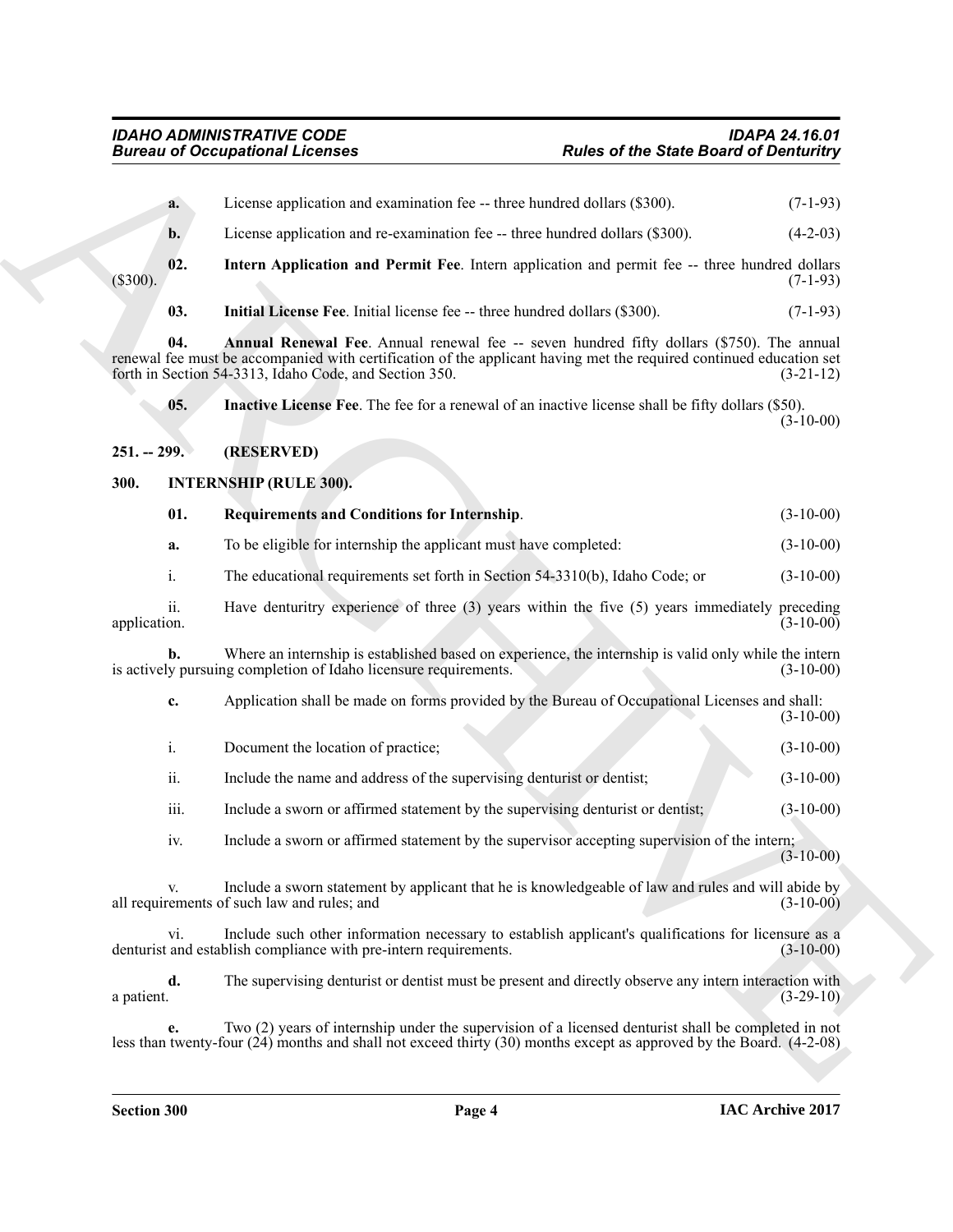<span id="page-4-4"></span><span id="page-4-2"></span><span id="page-4-1"></span>Biomazo Coccassion Control Lechnology and Lechnology and Lechnology and Lechnology and Lechnology and Lechnology and Lechnology and Lechnology and Lechnology and Lechnology and Lechnology and Lechnology and Lechnology and **02. Internship Equivalency**. A person shall be considered to have the equivalent of two (2) years internship under a licensed denturist who has met and verifies one (1) of the following within the five (5) years immediately preceding application: (3-10-00) **a.** Two (2) years internship as a denture lab technician under a licensed dentist; or (3-10-00) **b.** Two (2) years in the military as a denture lab technician; or (3-10-00) **c.** Three (3) years experience as a denturist under licensure in another state or Canada. (3-10-00) **03. Internship Not to Exceed One Year**. Internship not to exceed one (1) year acquired through a formal training program in an acceptable school will be accepted toward the two (2) year required internship for  $l$ icensure.  $(7-1-93)$ **04. Training Requirements**. Each year of required internship shall consist of two thousand (2,000) urs of training and performance of the following minimum procedures for licensure. (7-1-93) clock hours of training and performance of the following minimum procedures for licensure. **a.** Procedures shall include all steps required in constructing a finished denture but are not limited to the following:  $(7-1-93)$ i. Patient charting -- thirty-six (36) minimum. (7-1-93) ii. Operatory sanitation -- thirty-six  $(36)$  minimum. (7-1-93) iii. Oral examination -- thirty-six (36) minimum. (7-1-93) iv. Impressions, preliminary and final (pour models, custom trays) -- thirty-six (36) minimum. (7-1-93) v. Bite registrations -- twelve (12) minimum. (7-1-93) vi. Articulations -- twelve (12) minimum. (7-1-93) vii. Set ups  $-$  twelve (12) minimum. (7-1-93) viii. Try ins -- twelve  $(12)$  minimum. (7-1-93) ix. Processing (wax up, flask-boil out, packing, grind-polish) -- thirty-six (36) minimum. (7-1-93) x. Delivery-post adjustment -- thirty-six (36) minimum. (7-1-93) **b.** Processed relines (one (1) plate = one (1) unit) -- twenty-four (24) units.  $(7-1-93)$ **c.** Tooth repairs -- forty-eight (48) minimum. (7-1-93) **d.** Broken or fractured plates or partials -- forty-eight (48) minimum. (7-1-93)

**05. Reporting Requirements**. Interns must file reports, attested to by the supervisor, with the Board on forms provided by the Bureau of Occupational Licenses on a monthly basis and recapped at termination or completion of the training. (7-1-93) completion of the training.

<span id="page-4-3"></span><span id="page-4-0"></span>**06. Denture Clinic Requirements**. Denture clinic requirements for approved internship training:  $(7-1-93)$ 

**a.** There shall be not more than one (1) internee per licensed denturist or dentist who is practicing at  $\cos$  (7-1-93) the clinic on a full time basis.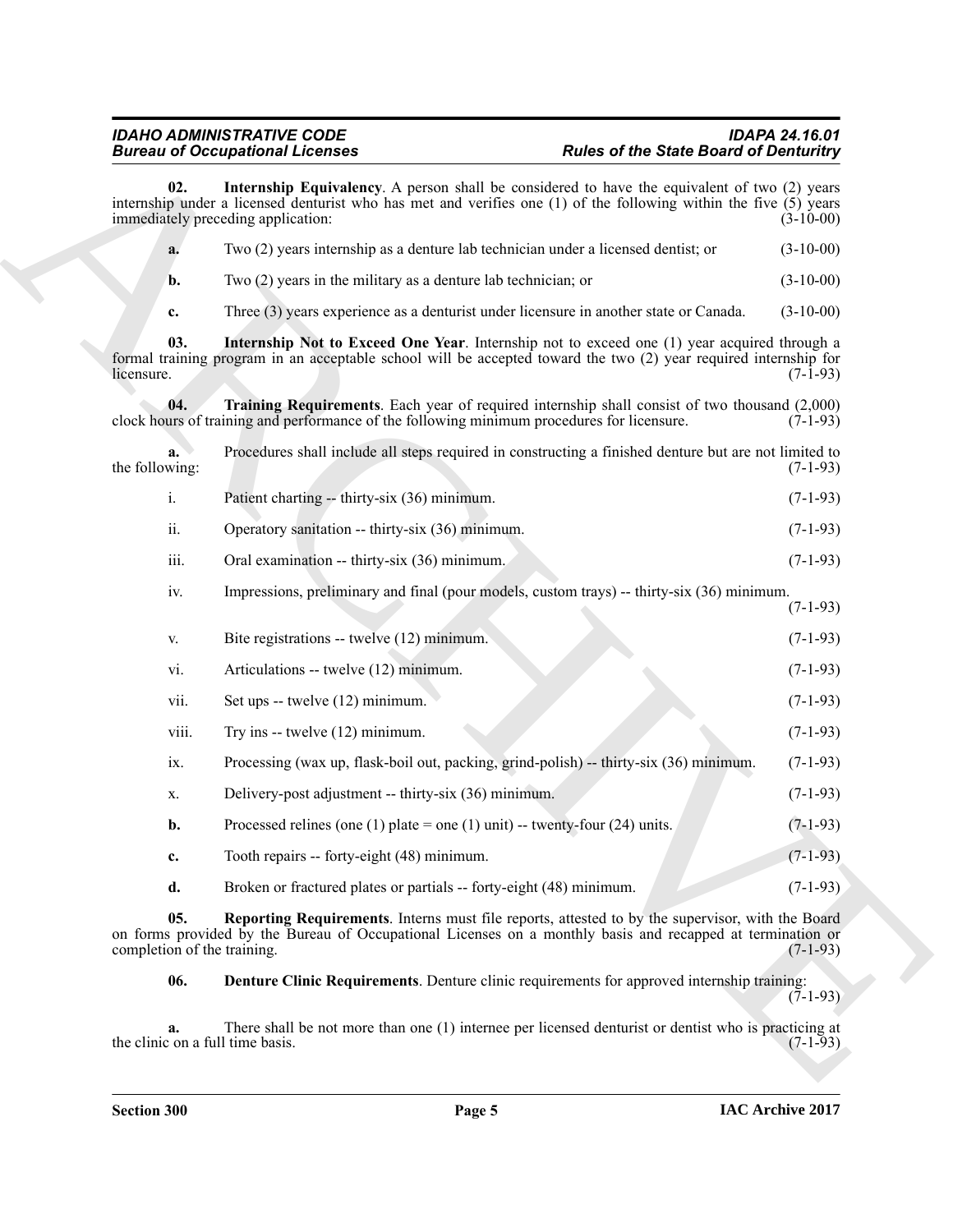<span id="page-5-9"></span>

|                         | <b>Bureau of Occupational Licenses</b>                                                   | <b>Rules of the State Board of Denturitry</b>                                                                                                                                                                                                                                                                                                                  |  |
|-------------------------|------------------------------------------------------------------------------------------|----------------------------------------------------------------------------------------------------------------------------------------------------------------------------------------------------------------------------------------------------------------------------------------------------------------------------------------------------------------|--|
| b.                      |                                                                                          | There shall be a separate work station in the laboratory area for each intern with standard<br>equipment, i.e. lathe, torch and storage space. The intern shall provide necessary hand tools to perform the duties of<br>the denture profession. Use of the operatory facilities and other equipment will be shared with the intern.<br>$(7-1-93)$             |  |
| 07.                     | <b>Internship Supervisor Requirements.</b>                                               | $(3-29-17)$                                                                                                                                                                                                                                                                                                                                                    |  |
| a.                      | A supervisor must:                                                                       | $(3-29-17)$                                                                                                                                                                                                                                                                                                                                                    |  |
| $\mathbf{1}$ .          | Be approved in advance by the Board for each internship.                                 | $(3-29-17)$                                                                                                                                                                                                                                                                                                                                                    |  |
| ii.                     |                                                                                          | Not have been the subject of any disciplinary action by the Board, by the Idaho Board of Dentistry<br>or by any other jurisdiction for five $(5)$ years immediately prior to being approved as the supervisor.<br>$(3-29-17)$                                                                                                                                  |  |
| $\mathbf{b}$ .          | A supervisor that is a denturist must:                                                   | $(3-29-17)$                                                                                                                                                                                                                                                                                                                                                    |  |
| these rules; and        |                                                                                          | Hold an Idaho denturist license that is current and in good standing and is renewed as provided in<br>$(3-29-17)$                                                                                                                                                                                                                                              |  |
| 11.                     | being approved as the supervisor.                                                        | Have actively practiced denturitry for at least three $(3)$ of the five $(5)$ years immediately prior to<br>$(3-29-17)$                                                                                                                                                                                                                                        |  |
| c.                      | A supervisor that is a dentist must:                                                     | $(3-29-17)$                                                                                                                                                                                                                                                                                                                                                    |  |
|                         | Chapter 9, Title 54, Idaho Code; and                                                     | Hold an Idaho dentist license that is current and in good standing and is renewed as provided in<br>$(3-29-17)$                                                                                                                                                                                                                                                |  |
| 11.                     | three $(3)$ of the five $(5)$ years immediately prior to being approved as a supervisor. | Have actively practiced general dentistry, or a dental specialty accepted by the Board, for at least<br>$(3-29-17)$                                                                                                                                                                                                                                            |  |
| d.<br>intern at a time. |                                                                                          | Supervise only one $(1)$ intern. A supervisor will not be approved to supervise more than one $(1)$<br>$(3-29-17)$                                                                                                                                                                                                                                             |  |
|                         | supervisor is disciplined or ceases to meet supervisor requirements.                     | Termination of supervisor approval. Approval of the supervisor immediately terminates if the<br>$(3-29-17)$                                                                                                                                                                                                                                                    |  |
| $301. - 314.$           | (RESERVED)                                                                               |                                                                                                                                                                                                                                                                                                                                                                |  |
| 315.                    | <b>INACTIVE LICENSURE STATUS (RULE 315).</b>                                             |                                                                                                                                                                                                                                                                                                                                                                |  |
| 01.                     | license be placed upon inactive status.                                                  | Request License e Placed on Inactive Status. A denturitry licensee may request the Board that his<br>$(3-10-00)$                                                                                                                                                                                                                                               |  |
|                         | fifty dollars (\$50) in order to remain on inactive status.                              | License Fee for Inactive Status. A licensee shall be required to submit an annual renewal fee of<br>$(3-10-00)$                                                                                                                                                                                                                                                |  |
| 03.                     | services as defined in these rules.                                                      | While on Inactive Status. A licensee on inactive status shall not provide or perform denturist<br>$(3-10-00)$                                                                                                                                                                                                                                                  |  |
| 04.                     |                                                                                          | Reactivating Inactive License. A licensee on inactive status may reactivate his license to active<br>status by paying the renewal fee for an active license and providing proof they have completed and obtained such<br>continuing education as required by Board rule of not less than twelve (12) hours for each year of inactive licensure.<br>$(3-10-00)$ |  |
| 05.<br>years.           |                                                                                          | <b>License Inactive over Five Years.</b> No license may remain on inactive status for more than five (5)<br>$(3-10-00)$                                                                                                                                                                                                                                        |  |
| $316. - 349.$           | (RESERVED)                                                                               |                                                                                                                                                                                                                                                                                                                                                                |  |

#### <span id="page-5-0"></span>**301. -- 314. (RESERVED)**

#### <span id="page-5-8"></span><span id="page-5-7"></span><span id="page-5-6"></span><span id="page-5-4"></span><span id="page-5-3"></span><span id="page-5-1"></span>**315. INACTIVE LICENSURE STATUS (RULE 315).**

<span id="page-5-5"></span><span id="page-5-2"></span>**Section 315 Page 6**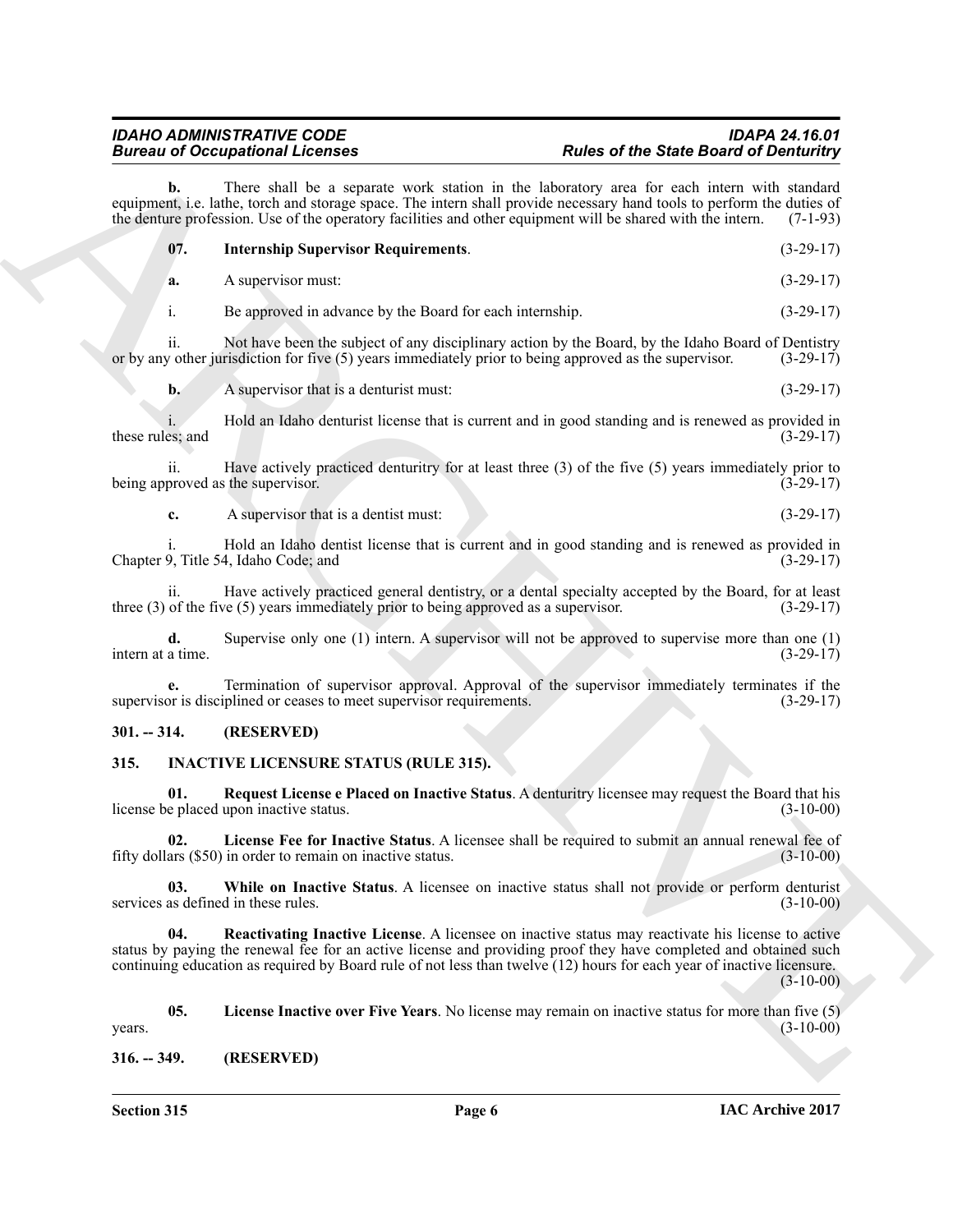#### <span id="page-6-5"></span><span id="page-6-0"></span>**350. CONTINUING EDUCATION (RULE 350).**

The Board may accredit education programs for purposes of continuing education where the subject matter of the program is determined to be pertinent to the practice of denturitry. (7-1-93)

<span id="page-6-10"></span><span id="page-6-7"></span>**01.** Subjects. Subjects deemed pertinent to the practice of denturitry are those set forth in Section 54-<br>Idaho Code and may also include ethics courses. (7-1-93)  $3311(b)$ , Idaho Code and may also include ethics courses.

Forces of Occupational Licenses<br>
State of the State Board of Derivation<br>
State Contract of Contract of Contract of Contract of Contract of Contract of Contract of Contract of Contract of Contract of Contract of Contract o **Request for Approval.** Requests for approval of continuing education programs must be made to the Board, in writing, and provide an outline of the program which the Board is being asked to approve. The request must also address the matters set forth in Subsection 350.05 below. Requests may accompany the annual renewal form or may be made to the Board in advance of the program for which approval is sought as indicated in Subsection 350.03, below. (7-1-93) 350.03, below. (7-1-93)

<span id="page-6-9"></span>**03. Requests for Pre-Approval**. Requests for pre-approval of continuing education programs must be made to the Board, in writing, and provide an outline of the program which the Board is being asked to approve.<br>Requests for pre-approval must also address the matters set forth in Subsection 350.05 below. (7-1-93) Requests for pre-approval must also address the matters set forth in Subsection 350.05 below.

Requests for pre-approval must be received by the Bureau of Occupational Licenses no less than predicted a request<br>ne days prior to the date of the program. eleven  $(11)$  working days prior to the date of the program.

**b.** Requests for pre-approval which are not denied within ten (10) working days from receipt by the will be deemed approved. (7-1-93) Bureau will be deemed approved.

**c.** Only those continuing education programs sponsored by recognized educational institutions (such as accredited colleges or universities), state or national denturist boards or associations, will be eligible for pre-<br>approval consideration by the Board. All other programs will be considered at the time of renewal. (7-1 approval consideration by the Board. All other programs will be considered at the time of renewal.

<span id="page-6-6"></span>**04. Credit for Continuing Education Attendance**. Continuing education credit will be given only for actual time in attendance by the licensee. No credit will be given for non-instructive time. Correspondence or Home<br>Study courses shall not be eligible for continuing education credits. (3-10-00) Study courses shall not be eligible for continuing education credits.

<span id="page-6-8"></span>**05. Requests for Approval of Programs**. All requests for approval or pre-approval of educational programs must be accompanied by a statement that includes the name of the instructor or instructors, the date and time and location of the course, the specific agenda for the course, and a statement by the licensee of how the course is believed to be pertinent to the practice of denturitry as specified in Section 54-331 $(1(b)$ , Idaho Code. (7-1-93)

#### <span id="page-6-1"></span>**351. -- 399. (RESERVED)**

#### <span id="page-6-13"></span><span id="page-6-11"></span><span id="page-6-2"></span>**400. INSPECTIONS (RULE 400).**

**01. Who May Examine or Inspect**. The Board or its agents may examine and inspect the place of business of any denturist at anytime during business hours or upon at least seventy-two (72) hours notice made by U.S. mail to the address of record of the denturist when the Board or its agents are unable to establish the regular business hours.

<span id="page-6-12"></span>**02. Reason for Inspection**. Inspections are made to insure compliance with the Standards of Conduct and practice set forth in Section 450. Deficiencies are a violation of Section 450 and actionable against the denturist under Section 54-3314(c), Idaho Code.  $(7-1-93)$ under Section  $54-3314(c)$ , Idaho Code.

#### <span id="page-6-3"></span>**401. -- 449. (RESERVED)**

#### <span id="page-6-4"></span>**450. STANDARDS OF CONDUCT AND PRACTICE (RULE 450).**

#### <span id="page-6-15"></span><span id="page-6-14"></span>**01. Sanitation**. (7-1-93)

**a.** There shall be three (3) separate rooms; a reception room, and operatory room and a laboratory.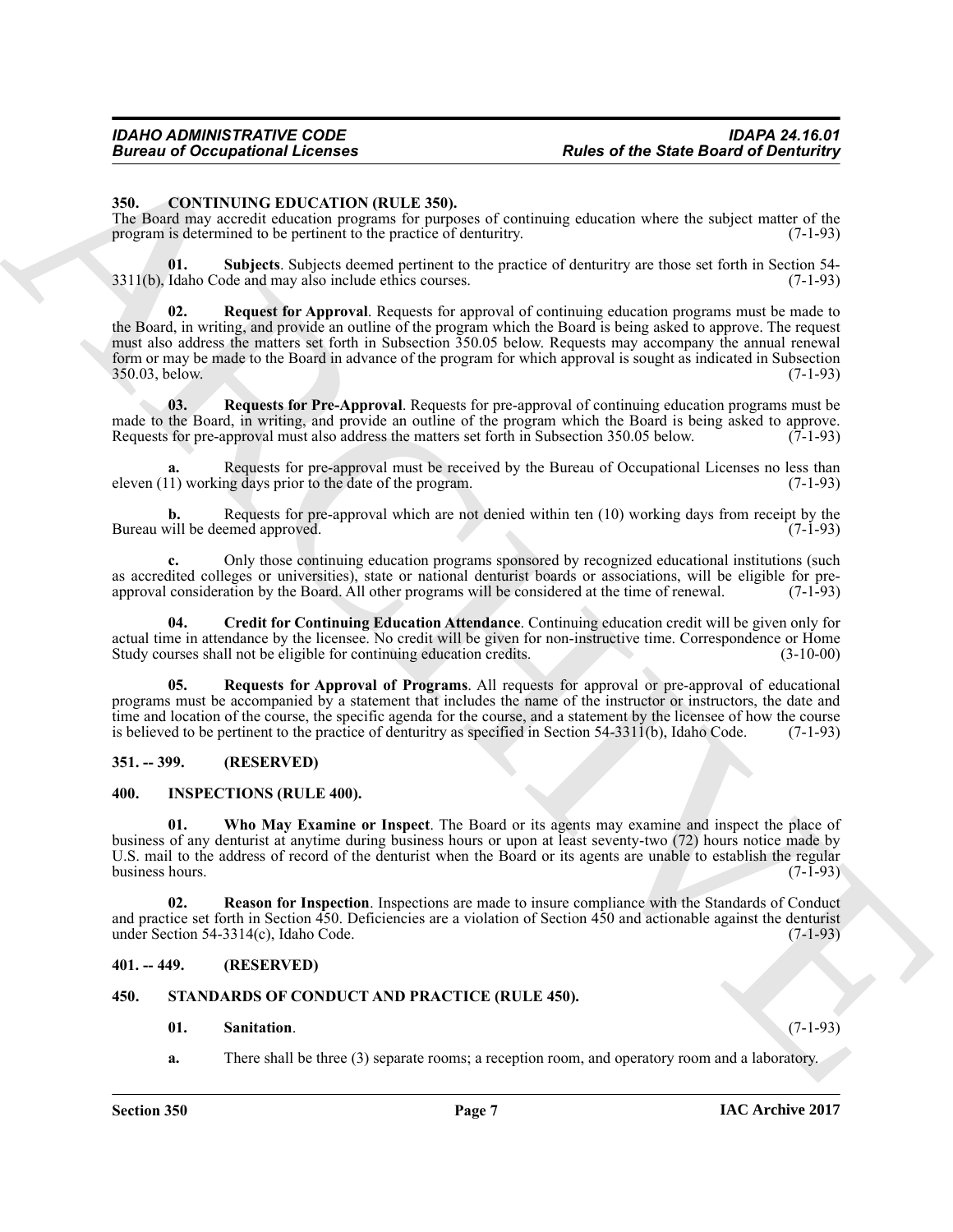#### <span id="page-7-3"></span><span id="page-7-2"></span><span id="page-7-1"></span><span id="page-7-0"></span>*IDAHO ADMINISTRATIVE CODE IDAPA 24.16.01 Bureau of Occupational Licenses Rules of the State Board of Denturitry*

|                                      | <b>Bureau of Occupational Licenses</b>                                                                                                                                                                                                                                                                                                                                                                                                                                                                                                                                                                                                                                                                                                                                  | <b>Rules of the State Board of Denturitry</b> |  |
|--------------------------------------|-------------------------------------------------------------------------------------------------------------------------------------------------------------------------------------------------------------------------------------------------------------------------------------------------------------------------------------------------------------------------------------------------------------------------------------------------------------------------------------------------------------------------------------------------------------------------------------------------------------------------------------------------------------------------------------------------------------------------------------------------------------------------|-----------------------------------------------|--|
|                                      |                                                                                                                                                                                                                                                                                                                                                                                                                                                                                                                                                                                                                                                                                                                                                                         | $(7-1-93)$                                    |  |
| b.                                   | The operatory room shall have hot and cold running water, basin with approved disposal system;<br>disinfectant soap; single-use towels, a cuspidor with running water and a closed waste receptacle.                                                                                                                                                                                                                                                                                                                                                                                                                                                                                                                                                                    | $(8-24-94)$                                   |  |
| c.<br>system.                        | The laboratory room shall have hot and cold running water, and basin with approved disposal                                                                                                                                                                                                                                                                                                                                                                                                                                                                                                                                                                                                                                                                             | $(8-24-94)$                                   |  |
| d.<br>of the public.                 | There shall be a method of sterilization and disinfection evident and in use to insure the protection                                                                                                                                                                                                                                                                                                                                                                                                                                                                                                                                                                                                                                                                   | $(8-24-94)$                                   |  |
| e.                                   | All floors, walls, ceiling and benches shall be kept in a sanitary condition at all times.                                                                                                                                                                                                                                                                                                                                                                                                                                                                                                                                                                                                                                                                              | $(8-24-94)$                                   |  |
| f.                                   | Every patient shall have a separate and clean bib and a disposable cup.                                                                                                                                                                                                                                                                                                                                                                                                                                                                                                                                                                                                                                                                                                 | $(7-1-93)$                                    |  |
| g.                                   | Every denturist shall wear a clean and professional garment.                                                                                                                                                                                                                                                                                                                                                                                                                                                                                                                                                                                                                                                                                                            | $(7-1-93)$                                    |  |
|                                      | The hands of every denturist shall be washed in the presence of every patient with germicidal or<br>antiseptic soap and water. Every denturist shall wear disposable gloves.                                                                                                                                                                                                                                                                                                                                                                                                                                                                                                                                                                                            | $(8-24-94)$                                   |  |
|                                      | Adequate and conveniently located toilet facilities with hot and cold running water, basin with<br>approved disposal system, soap and single use towels will be provided within the building.                                                                                                                                                                                                                                                                                                                                                                                                                                                                                                                                                                           | $(8-24-94)$                                   |  |
| the Board or its agents.             | All denturist offices shall be open to inspection anytime during the business hours to inspection by                                                                                                                                                                                                                                                                                                                                                                                                                                                                                                                                                                                                                                                                    | $(7-1-93)$                                    |  |
| k.                                   | All telephones must have emergency phone numbers placed on the telephone.                                                                                                                                                                                                                                                                                                                                                                                                                                                                                                                                                                                                                                                                                               | $(7-1-93)$                                    |  |
| 02.                                  | <b>Office Standards.</b>                                                                                                                                                                                                                                                                                                                                                                                                                                                                                                                                                                                                                                                                                                                                                | $(7-1-93)$                                    |  |
| a.<br>work.                          | Denturists shall take care to use proper sterilization and sanitation techniques in all phases of their                                                                                                                                                                                                                                                                                                                                                                                                                                                                                                                                                                                                                                                                 | $(7-1-93)$                                    |  |
| b.                                   | A complete record of each patient shall be kept.                                                                                                                                                                                                                                                                                                                                                                                                                                                                                                                                                                                                                                                                                                                        | $(7-1-93)$                                    |  |
| c.                                   | All teeth and materials used shall meet ADA standards.                                                                                                                                                                                                                                                                                                                                                                                                                                                                                                                                                                                                                                                                                                                  | $(7-1-93)$                                    |  |
| 03.                                  | Advertisements.                                                                                                                                                                                                                                                                                                                                                                                                                                                                                                                                                                                                                                                                                                                                                         | $(4-2-08)$                                    |  |
| a.                                   | No denturist shall disseminate or cause the dissemination of any advertisement or advertising<br>which is any way fraudulent, false, deceptive or misleading.                                                                                                                                                                                                                                                                                                                                                                                                                                                                                                                                                                                                           | $(4-2-08)$                                    |  |
| 04.                                  | <b>General Conditions.</b>                                                                                                                                                                                                                                                                                                                                                                                                                                                                                                                                                                                                                                                                                                                                              | $(7-1-93)$                                    |  |
| a.                                   | Conditions deemed by investigators to be a menace to the public health will be brought to the<br>attention of the Board for consideration and immediate action.                                                                                                                                                                                                                                                                                                                                                                                                                                                                                                                                                                                                         | $(7-1-93)$                                    |  |
| b.<br>denturist's place of business. | These Standards of Conduct and Practice shall be conspicuously posted in every licensed                                                                                                                                                                                                                                                                                                                                                                                                                                                                                                                                                                                                                                                                                 | $(7-1-93)$                                    |  |
| 05.                                  | Patient Record. A denturist must record, update and maintain documentation for each patient<br>relevant to health history, clinical examinations and treatment, and financial data. Documentation must be written or<br>computerized. Records shall be maintained in compliance with any applicable state and federal laws, rules and<br>regulations, including the health insurance portability and accountability act (HIPAA), P.L. 104-191 (1996), and the<br>health information technology for economic and clinical health act (HITECH), P.L. 111-115 (2009). Such records<br>shall be accessible to other providers and to the patient in accordance with applicable laws, rules and regulations.<br>Records must include, but are not limited to, the following: | $(3-29-17)$                                   |  |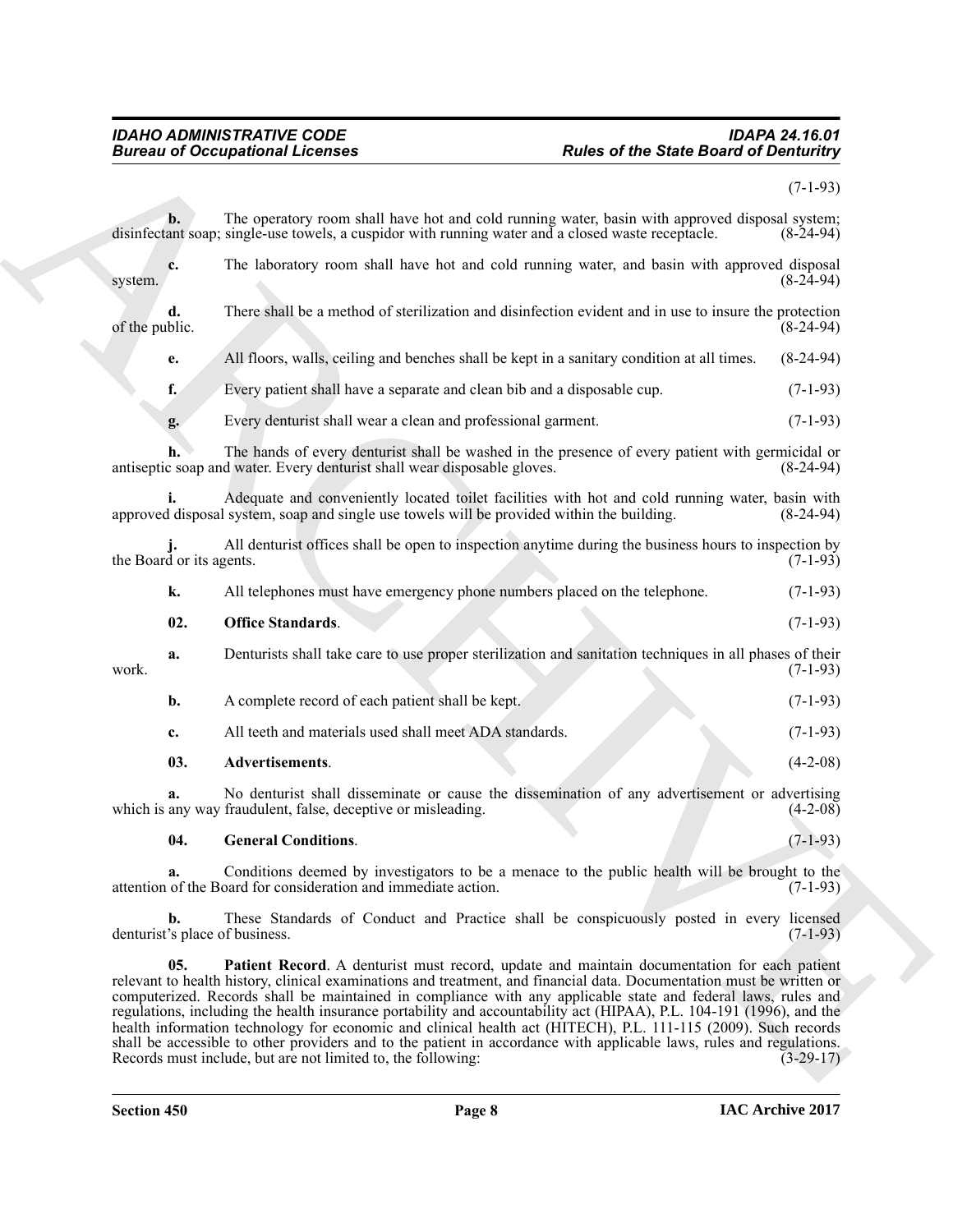|                  | <b>Bureau of Occupational Licenses</b>                                                                                                                                                                                                                                                                                                                                                                                   | <b>Rules of the State Board of Denturitry</b> |             |
|------------------|--------------------------------------------------------------------------------------------------------------------------------------------------------------------------------------------------------------------------------------------------------------------------------------------------------------------------------------------------------------------------------------------------------------------------|-----------------------------------------------|-------------|
| a.               | Patient data, including name, address, date and description of examination;                                                                                                                                                                                                                                                                                                                                              |                                               | $(3-29-17)$ |
| $b$ .            | Evidence of informed consent;                                                                                                                                                                                                                                                                                                                                                                                            |                                               | $(3-29-17)$ |
| c.               | Date and description of treatment, services rendered, and any complications;                                                                                                                                                                                                                                                                                                                                             |                                               | $(3-29-17)$ |
| d.               | Health history as applicable; and                                                                                                                                                                                                                                                                                                                                                                                        |                                               | $(3-29-17)$ |
| е.               | Any other information deemed appropriate to patient care.                                                                                                                                                                                                                                                                                                                                                                |                                               | $(3-29-17)$ |
| 06.              | <b>Record Retention</b> . Patient documentation, written or archived electronically by computer, must be<br>retained for a minimum of seven (7) years and available upon request by the Board.                                                                                                                                                                                                                           |                                               | $(3-29-17)$ |
| $451. - 474.$    | (RESERVED)                                                                                                                                                                                                                                                                                                                                                                                                               |                                               |             |
| 475.             | <b>REGISTRATION STATEMENT (RULE 475).</b><br>To enable the Board to examine or inspect the place of business of any licensed denturist as referred to in Section 54-<br>$3314(5)(b)$ , Idaho Code, the filing of an annual statement shall be required of all licensed denturists.                                                                                                                                       |                                               | $(7-1-97)$  |
| 01.              | <b>Statement</b> . Shall list the name and principal place of business of the denturist who is responsible<br>for the practice of denturitry at that location.                                                                                                                                                                                                                                                           |                                               | $(7-1-97)$  |
| 02.              | Other Business Locations. Any other business locations maintained by the principal denturist and<br>all denturists employed at the business.                                                                                                                                                                                                                                                                             |                                               | $(7-1-97)$  |
| 03.              | <b>Date of Filing</b> . Shall be filed with the Board annually or within ten (10) days of any change in<br>either location, identity of principal denturist or denturist employees.                                                                                                                                                                                                                                      |                                               | $(3-29-17)$ |
| 04.              | Failure to Timely File. Failure to timely file or update this statement will constitute grounds for<br>discipline pursuant to Section 54-3314(a), Idaho Code.                                                                                                                                                                                                                                                            |                                               | $(7-1-97)$  |
| 476.<br>charged. | <b>GUARANTEE OF DENTURIST SERVICES (RULE 476).</b><br>As prescribed in Section 54-3320(c), Idaho Code, unconditional guarantee of denturist services will require that the<br>licensee refund, in full, any monies received in connection with the providing of denturist services, if demanded by<br>the purchaser within ninety (90) days of delivery of the dentures, or the providing of services for which a fee is |                                               | $(7-1-97)$  |
| 01.              | Ninety Day Period. The ninety (90) day period shall be tolled for any period in which the denturist<br>has taken possession or control of the dentures after original delivery.                                                                                                                                                                                                                                          |                                               | $(7-1-97)$  |
| 02.              | Written Contract. By written contract signed by the purchaser, the denturist may specify the<br>amount of the purchase price of the dentures, if any, that is nonrefundable should the consumer choose to cancel the<br>purchase within the guarantee period.                                                                                                                                                            |                                               | $(7-1-97)$  |
| 03.              | Nonrefundable Amount. Under no circumstances shall the nonrefundable amount exceed twenty-<br>five percent $(25\%)$ of the total purchase price of the dentures.                                                                                                                                                                                                                                                         |                                               | $(7-1-97)$  |
| 04.              | Limitation. There is no limitation on the consumer's right to cancel.                                                                                                                                                                                                                                                                                                                                                    |                                               | $(7-1-97)$  |
| 05.              | <b>Cancellation of Agreement</b> . If the licensee elects to cancel the agreement or refuses to provide<br>adjustments or other appropriate services to the consumer, the consumer will be entitled to a complete refund.                                                                                                                                                                                                |                                               | $(7-1-97)$  |
| $477. - 479.$    | (RESERVED)                                                                                                                                                                                                                                                                                                                                                                                                               |                                               |             |
| 480.             | <b>DISCIPLINE (RULE 480).</b>                                                                                                                                                                                                                                                                                                                                                                                            |                                               |             |

#### <span id="page-8-0"></span>**451. -- 474. (RESERVED)**

#### <span id="page-8-16"></span><span id="page-8-15"></span><span id="page-8-12"></span><span id="page-8-1"></span>**475. REGISTRATION STATEMENT (RULE 475).**

#### <span id="page-8-14"></span><span id="page-8-13"></span><span id="page-8-11"></span><span id="page-8-10"></span><span id="page-8-9"></span><span id="page-8-8"></span><span id="page-8-7"></span><span id="page-8-6"></span><span id="page-8-5"></span><span id="page-8-4"></span><span id="page-8-3"></span><span id="page-8-2"></span>**476. GUARANTEE OF DENTURIST SERVICES (RULE 476).**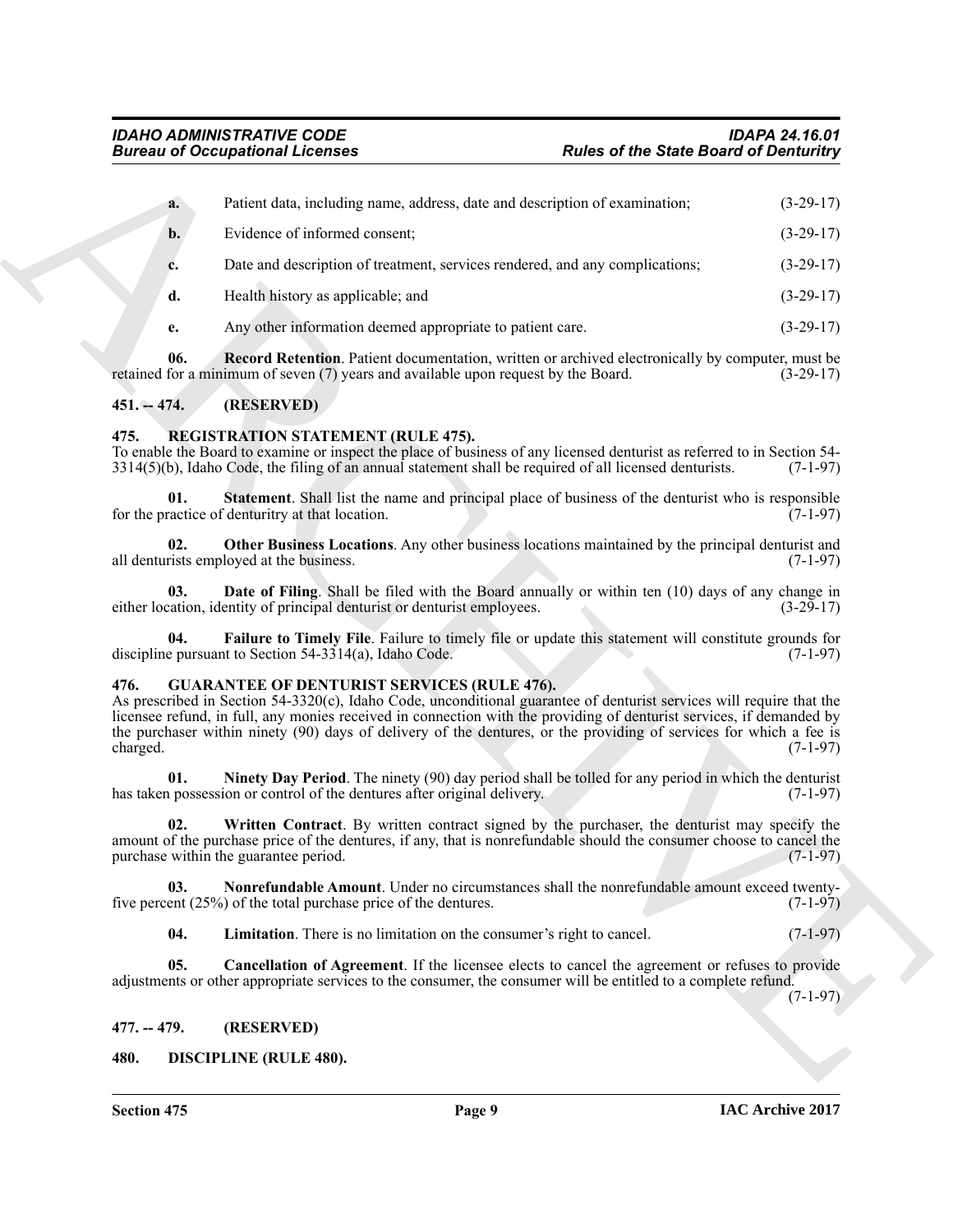<span id="page-9-8"></span>**01.** Civil Fine. The Board may impose a civil fine not to exceed one thousand dollars (\$1,000) upon a denturist for each violation of Section 54-3314(a), Idaho Code. (3-18-99) licensed denturist for each violation of Section  $5\overline{4}$ -3314(a), Idaho Code.

<span id="page-9-9"></span>**02. Costs and Fees**. The Board may order a licensed denturist to pay the costs and fees incurred by the Board in the investigation or prosecution of the licensee for violation of Section 54-3314(a), Idaho Code. (3-18-99)

#### <span id="page-9-0"></span>**481. -- 499. (RESERVED)**

#### <span id="page-9-10"></span><span id="page-9-1"></span>**500. RULES OF PROCEDURE (RULE 500).**

The rules of procedure adopted by the Bureau of Occupational Licenses are the rules of procedure of the Board of Denturity. (7-1-93) Denturitry. (7-1-93)

#### <span id="page-9-2"></span>**501. -- 549. (RESERVED)**

#### <span id="page-9-7"></span><span id="page-9-3"></span>**550. DENTURE TECHNICIAN DEFINED (RULE 550).**

Forces of Occupational Licenses<br>
Units (Child line, The David State Board of Dentisian Figure 1, and the second test through distinct STMC (11.50%)<br>
Hence defines the Northern of State Board State 1, and the second test t A denture technician is a person who is limited to making, constructing, altering, reproducing or repairing of a full upper or lower removable prosthetic denture, the repairing of a removable partial upper or lower prosthetic denture but is not allowed to make an impression or come in direct contact with a patient. (3-10-00)

#### <span id="page-9-4"></span>**551. -- 599. (RESERVED)**

#### <span id="page-9-5"></span>**600. RULEMAKING HISTORY PRIOR TO JULY 1, 1993 (RULE 600).**

Adopted July 20, 1984, Effective August 10, 1984, Amended and Readopted June 10, 1988, Effective July 1, 1988 Amended and Readopted July 13, 1992, Effective August 3, 1992 (7-1-93)

#### <span id="page-9-6"></span>**601. -- 999. (RESERVED)**